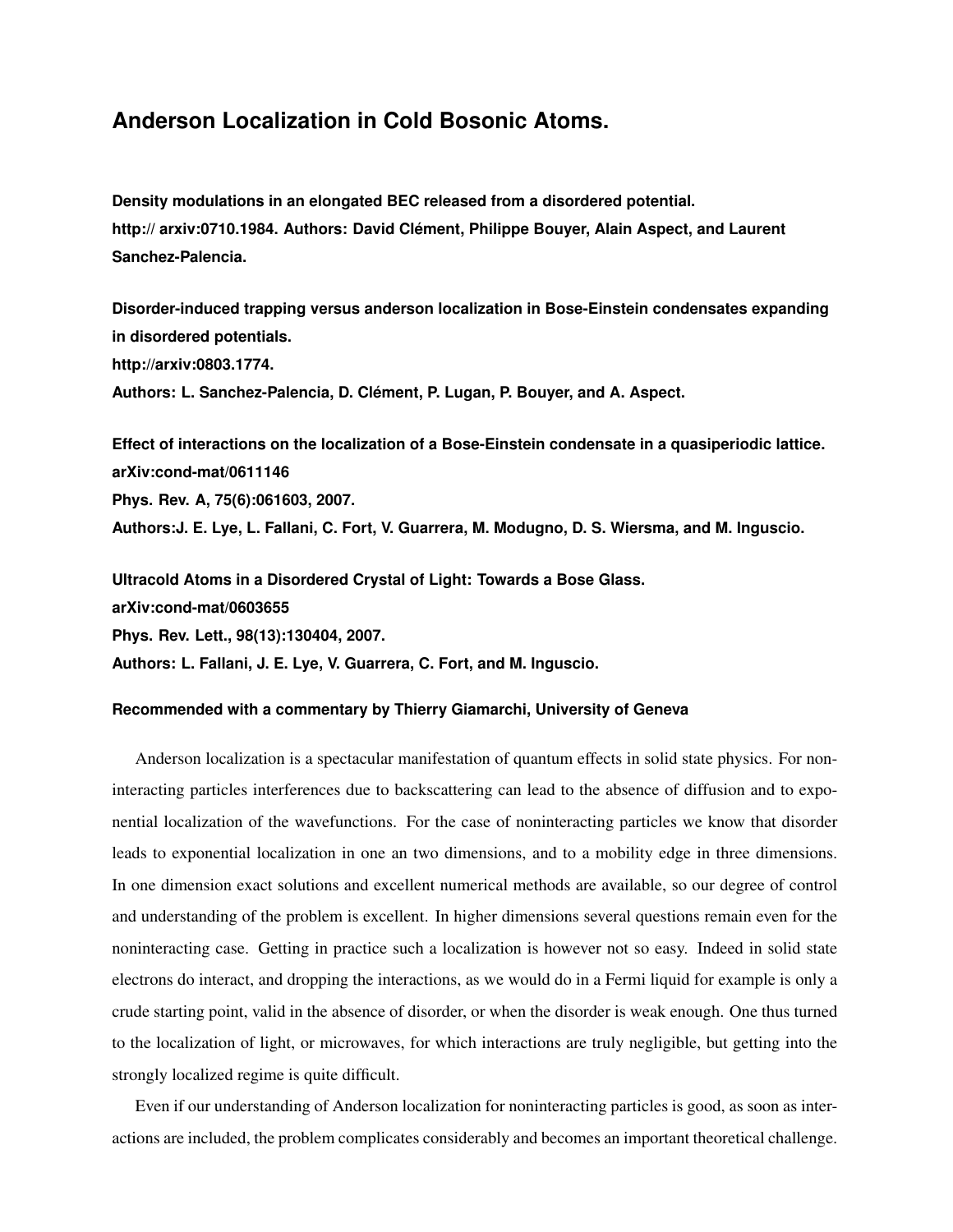For fermions the interplay of interactions and disorder is known to lead to strong effects . Even more interesting is the case of bosons. In such case, the noninteracting limit cannot serve as a reliable starting point. Indeed in the absence of interactions all bosons localize by going into the deepest minimum of the random potential, leading to a non thermodynamic limit (infinite density since a macroscopic number of particles is localized in a finite portion of space). As soon as interactions are included this state cannot survive. Quite generally one can expect a transition between a superfluid phase if the interactions are moderately repulsive to a localized phase of Bosons (Bose glass) when the interactions become strong. Probing such physics, especially in low dimensions, is an extremely challenging issue. Condensed matter systems are quite limited from that point of view given the difficulty to obtain bosons, not even to mention putting them in controlled disordered environments, with potential realizations such as Helium in porous media or Josephson junction arrays.

For the above mentioned problems there was thus considerable promise offered by the cold atomic systems. In that case bosons are more the rule than the exception. They can be cooled very well (compared, for the moment, to fermions) and the degree of interactions can be controlled as well. They thus seem perfect systems to tackle the question of Anderson localization with or without interactions. Indeed several proposal were made on how to investigate this question, and at the moment, the two groups of A. Aspect and M. Inguscio have already shown considerable success. Several papers of these groups can be found in the various journals of the cold atom community and the papers given here are just a representative sample of their activity. I can only encourage the readers to further look at the respective bibliographies.

The group of A. Aspect has mostly concentrated in producing the disorder with a laser speckle (see Clement et al. and Sanchez et al. above (and references therein). The condensate of bosons they use is quite anisotropic and can be considered in the one dimensional limit. The atoms are initially prepared in a trap and then allowed to expand through the speckle potential. In the expansion the dilution renders the interactions between the bosons totally ineffective and thus one can truly consider that one deals with essentially non interacting particles, and thus the localization of matter waves. The initial interactions existing before the expansion are thus cleverly used to provide an initial speed to the bosons. Such systems are thus ideally suited to tackle the question of localization of noninteracting particles. Indeed stopping of the propagation of the expansion has been observed. The challenge with such a system is of course to control the strength of the disorder to avoid the fragmentation of the condensate by too strong disorder. Feasibility of observing the strong localization with such system has been demonstrated . Ultimately of course the interest of this system will be to move to other geometries for the case of noninteracting particles or to the much more challenging problem of the localization of the interacting bosons and the Bose glass phase.

The group of M. Inguscio (in the two other papers recommended above) worked mostly with a system